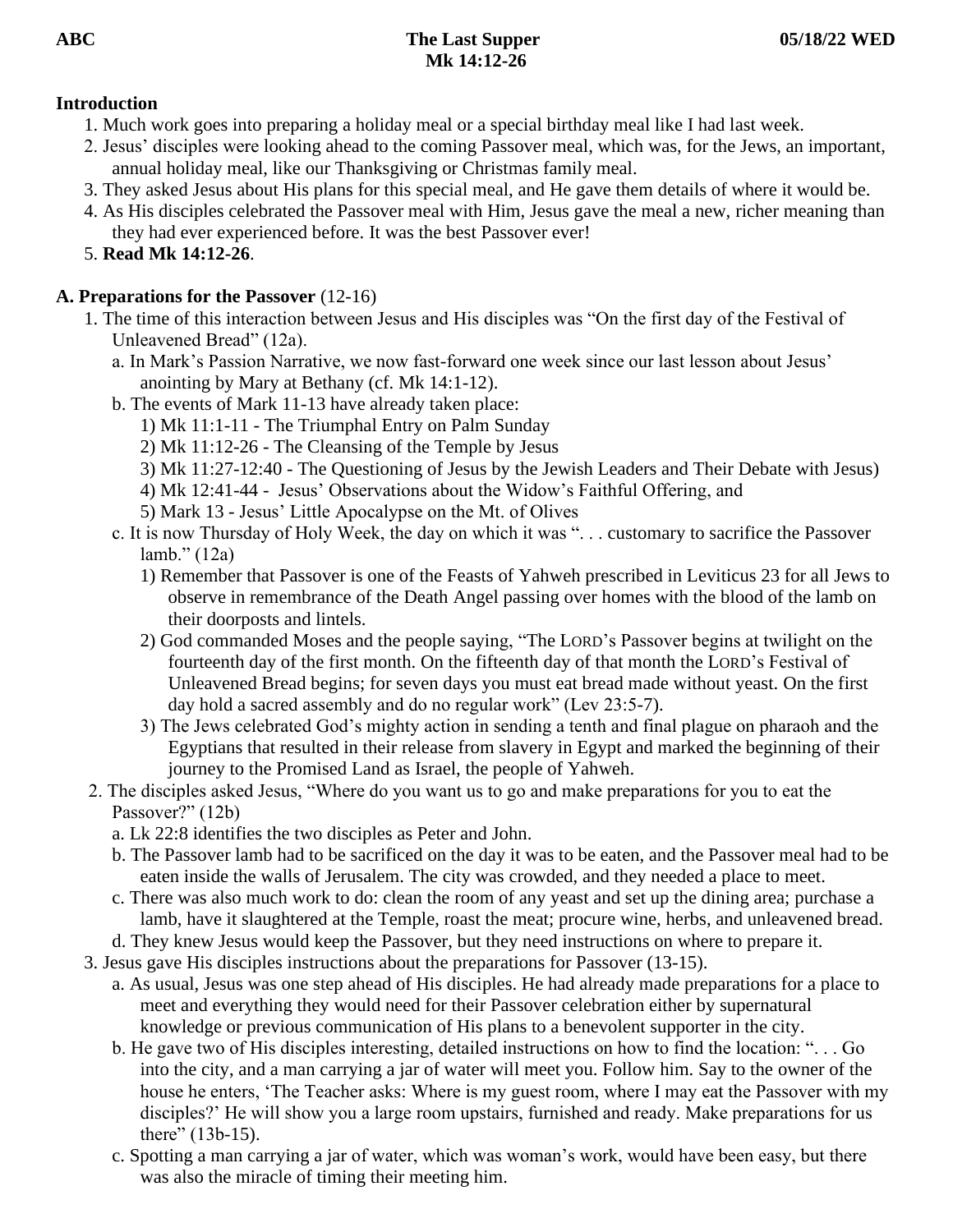- d. We don't know in whose home Jesus met, but some scholars speculate that it may have been the home of Mark's father.
- 4. Passover preparations were completed by the advance team of two disciples.
	- a. Not surprisingly, the two disciples went and ". . . found things just as Jesus had told them" (16).
	- b. They made the final preparations for the Passover meal and waited for Jesus and the other ten to arrive for the celebration.

### **B. Prediction of Betrayal** (17-21)

- 1. The Passover meal is a time of joy as those gathered remember God's mighty presence with His people and His powerful deliverance of Israel from slavery in Egypt.
- 2. However, as Jesus and His disciples ate this Passover meal around the table, Jesus turned what would have normally been a happy, joyous discussion to a darker topic when He said, "Truly I tell you, one of you will betray me—one who is eating with me." (18b)
	- a. "Truly, I say . . ." (Gk., *amen lego*) This is a fact that you can count on happening.
	- b. "betray" (Gk., *paradosei*) This is the same word used in Mk 14:10 concerning the intention of Judas: "Then Judas Iscariot, one of the Twelve, went to the chief priests to betray Jesus to them."
- 3. The disciples were "saddened, and one by one they said to him, 'Surely you don't mean me?'"
	- a. The disciples were "saddened" (Gk., *lupeisthai*) is a strong verb meaning "grieved, vexed, annoyed." They couldn't believe that Jesus had just said what He had said especially about them!
	- b. Note that each disciple, "one by one," most likely including Judas, made the same, strong statement.
	- c. Their statement was not as much a question as a strong denial: "Not I" (Gk., *meti ego*).
	- d. Even Judas, who knew the plan in his heart, denied that he was a betrayer.
		- 1) Perhaps he made his denial to save face in front of the other disciples.
		- 2) Perhaps he still believed that what he was about to do was not betrayal but an action that would propel Jesus to being the mighty Messiah he hoped for.
	- e. Daniel Akin insightfully states, "The answer to each disciple's question—Is it I?—requires an answer of yes from each and every one of us. Yes, Judas betrayed Jesus, but by morning all the disciples would betray Him. Judas betrayed Him for greed (vv. 10-11), but the rest would betray Him from weakness (vv. 37-42), fear (vv. 50-52), and cowardice (vv. 66-72). But what about you and me? Each one of us is a Judas because every sin against Jesus is a personal act of betrayal. Yet this is where the grace of the gospel shines so bright: even those who betray this great King and glorious Savior can experience immediate and complete forgiveness through simple repentance and confession of sin (1 John 1:9)" (Daniel Akin, *Exalting Jesus in Mark*, 328).
- 4. Jesus reaffirmed, "It is one of the Twelve . . . one who dips bread into the bowl with me." (20)
	- a. During the Passover celebration, herbs are dipped into saltwater and *matzah* bread is dipped into either a horseradish sauce or a sweet apple/honey mixture.
	- b. Jesus affirmed that one of His closest followers would be the one to betray Him.
	- c. In John's gospel account of the Supper, Jesus adds, "I am not referring to all of you; I know those I have chosen. But this is to fulfill this passage of Scripture: 'He who shared my bread has turned against me'" (Jn 13:18).
		- 1) These words of Jesus appear to be a quote of Ps 41:9, which is as Psalm of David lamenting his betrayal by his trusted counselor Ahithophel who joined Absalom in rebellion against David. Absalom rejected Ahithophel's good counsel, and Ahithophel hanged himself.
		- 2) Just as Ahithophel ate David's bread and betrayed him, so Jesus indicated that one of his one closest followers would soon do likewise.
- 5. Jesus also affirmed two realities related to this impending betrayal.
	- a. First, "The Son of Man will go just as it is written about him." (21a)
		- 1) This betrayal was part of the prophecy related to Jesus' mission as the Suffering Servant Messiah.
		- 2) He must be "handed over" in order to face the cross and complete His mission of redeeming humanity from sin.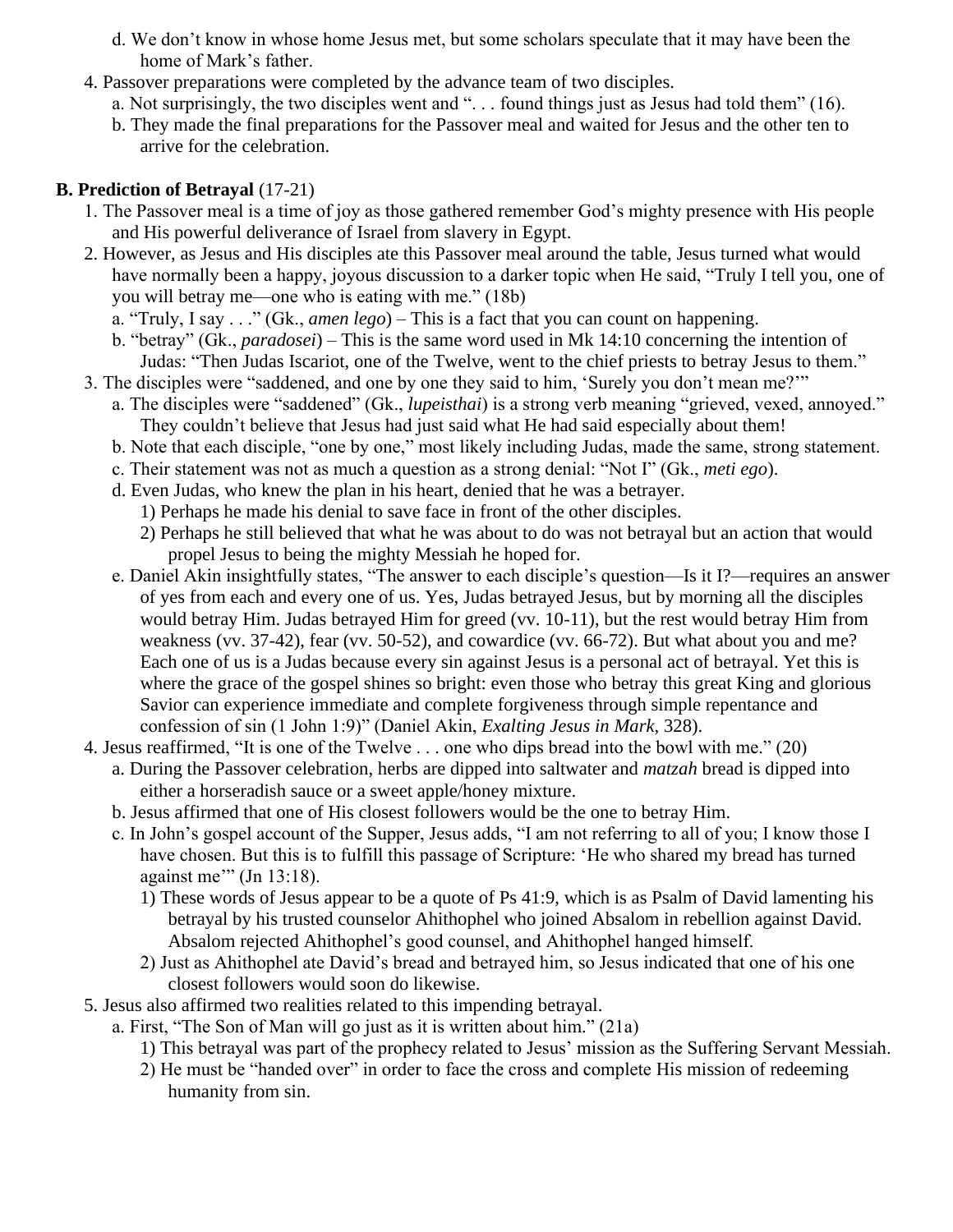- b. Second, though this betrayal was a part of prophecy, the betrayer would face severe consequences for his action.
	- 1) "But woe to that man who betrays the Son of Man! It would be better for him if he had not been born." (21b)
	- 2) Only Matthew records the end of the matter for Judas. "When Judas, who had betrayed him, saw that Jesus was condemned, he was seized with remorse and returned the thirty pieces of silver to the chief priests and the elders. 'I have sinned,' he said, 'for I have betrayed innocent blood.' 'What is that to us?' they replied. 'That's your responsibility.' So Judas threw the money into the temple and left. Then he went away and hanged himself" (Mt 27:3-5).
- c. Warren Wiersbe writes, "Some people try to defend Judas by arguing that he betrayed Jesus in order to force Him into revealing His power and setting up the Jewish kingdom. Others say that he was nothing but a servant who obediently fulfilled God's Word. Judas was neither a martyr nor a robot. He was a responsible human being who made his own decisions but, in so doing, fulfilled the Word of God. He must not be made into either a hero ('After all, somebody had to betray Jesus!') or a helpless victim of merciless predestination. Judas was lost for the same reason millions are lost today: He did not repent of his sins and believe on Jesus Christ (John 6:64-71; 13:10-11). If you have never been born again, one day you will wish you had not been born at all" (Warren Wiersbe, *Be Diligent*, 164-65).

### **C. The Last Supper Was a Passover Meal** (22-26)

- 1. The Last Supper was a Passover meal or Seder which is a memorial celebration that follows a worship pattern prescribed in the Passover *Haggadah* (Hb., "telling; interpretation").
- 2. The Passover Seder is rich with symbols in the special food and drink that is shared.
	- a. Unleavened bread, free of yeast, symbolizes the absence of sin.
	- b. Bitter herbs dipped in saltwater remind the Jews of the bitterness of their slavery and tears.
	- c. A sweet apple and honey mixture, that looks like brick mud, reminds the Jews that God was present with them even in their hard labor of making and laying bricks for pharaoh.
	- d. The lamb reminds them of the innocent, blood sacrifice made to redeem them from the Death Angel.
	- e. Four cups of wine are shared to re-tell the story of God's deliverance of Israel from slavery in Egypt.
- 3. Jesus first took the *matzah*, unleavened bread, and gave it new meaning. It would now symbolize His sinless body broken for the sins of God's people.
	- a. Jesus gave thanks (Gk., *eulogsas* "good word" eulogy) for the bread provided by God the Father.
	- b. Jesus then said, "Take it; this is my body." (22)
	- c. Jesus' body would soon be ripped apart by Roman whips, pierced by a crown of thorns, three nails, and a spear, and completely broken for the sins of humanity.
- 4. The four cups of wine remind the people of God's four promises to them in Ex 6:6-8: "Therefore, say to the Israelites: 'I am the LORD, and I will bring you out from under the yoke of the Egyptians. I will free you from being slaves to them, and I will redeem you with an outstretched arm and with mighty acts of judgment. I will take you as my own people, and I will be your God. Then you will know that I am the LORD your God, who brought you out from under the yoke of the Egyptians. And I will bring you to the land I swore with uplifted hand to give to Abraham, to Isaac and to Jacob. I will give it to you as a possession. I am the LORD.'"
	- a. The Cup of Sanctification "I will bring you out from under the yoke of the Egyptians."
	- b. The Cup of Deliverance/Salvation "I will free you from being slaves to them."
	- c. The Cup of Redemption "I will redeem you with an outstretched arm and with mighty acts of judgment."
	- d. The Cup of Hope/Expectation "I will take you as my own people, and I will be your God."
	- e. The first two cups come before the main meal. The last two cups come after the supper.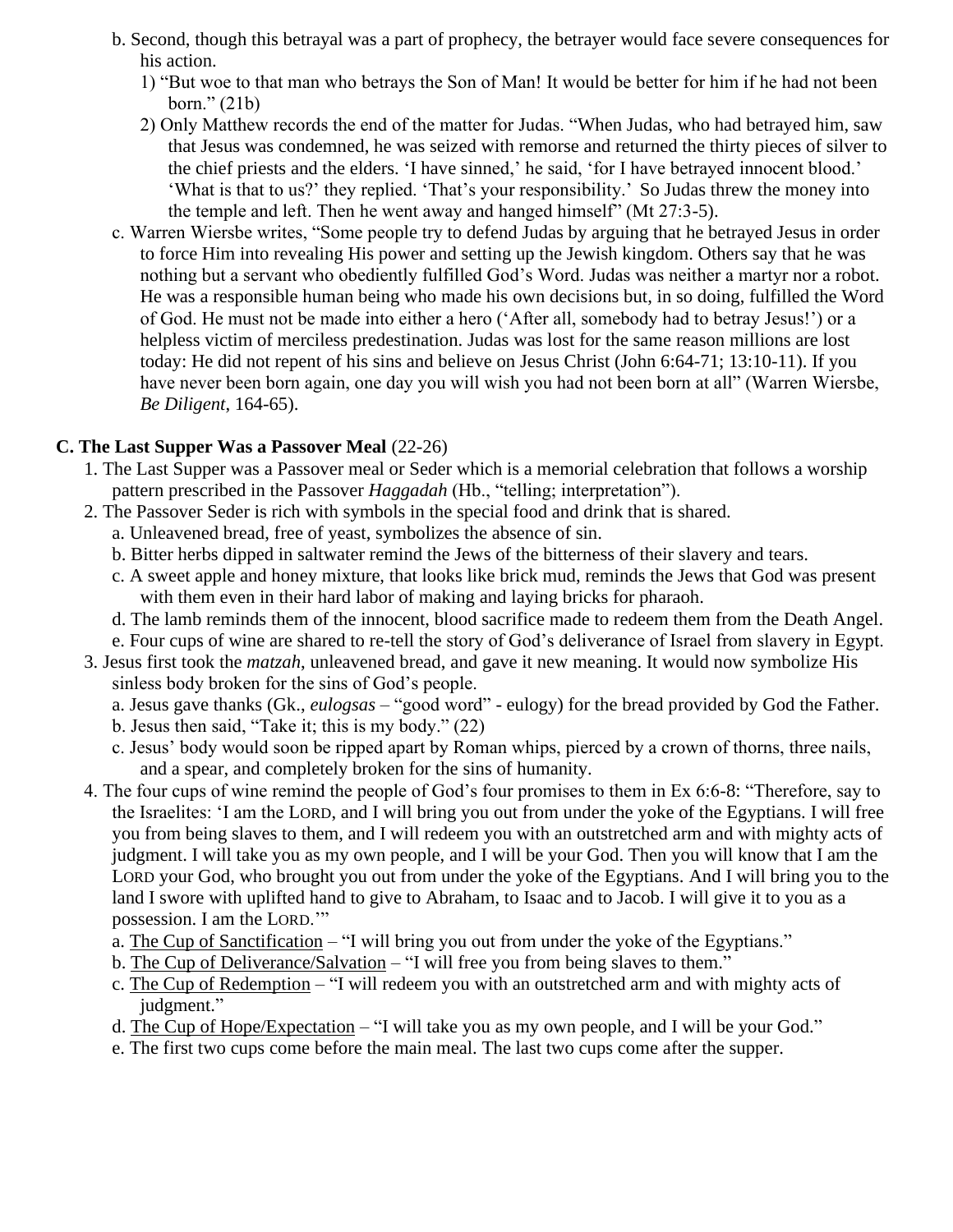- 5. According to Lk 22:20, it was the third cup of the Passover Seder, the one taken after the supper, that Jesus reinstituted.
	- a. The Cup of Redemption would no longer symbolize simply the deliverance of Israel from Egyptian bondage but now it would symbolize the fuller deliverance of all humanity from bondage to sin, death, and Hell.
	- b. Jesus "gave thanks" (Gk., *eucahristesas* "good grace" eucharist) for the wine which now symbolized not simply the blood of the Passover lamb but His own "blood of the covenant (Gk., *diatheke*) poured out for many" as God's once-for-all Passover Lamb (cf., Hb 9:11-15).
	- c. The Old Covenant made with Israel and Sinai was now replaced by a New Covenant with all who would believe upon Jesus, the Lamb of God slain for the sins of all humanity.
		- 1) John the Baptist declared concerning Jesus, "Look, the Lamb of God, who takes away the sin of the world!"  $(In 1:29)$
		- 2) Paul later reminded the Corinthian church, ""For Christ, our Passover lamb, has been sacrificed" (1 Cor 5:7b).
		- 3) Peter would later declare, "For you know that it was not with perishable things such as silver or gold that you were redeemed from the empty way of life handed down to you from your ancestors, with the precious blood of Christ, a lamb without blemish or defect. He was chosen before the creation of the world, but was revealed in these last times for your sake. Through him you believe in God, who raised him from the dead and glorified him, and so your faith and hope are in God.". The Apostle John saw Jesus, the Lamb, in heaven" (1 Pe 1:18-22).
		- 4) In the Revelation, John saw ". . . a Lamb, looking as if it had been slain, standing at the center of the throne, encircled by the four living creatures and the elders. . . . the four living creatures and the twenty-four elders fell down before the Lamb. Each one had a harp and they were holding golden bowls full of incense, which are the prayers of God's people. And they sang a new song, saying: 'You are worthy to take the scroll and to open its seals, because you were slain, and with your blood you purchased for God persons from every tribe and language and people and nation. You have made them to be a kingdom and priests to serve our God, and they will reign on the earth" (Rev 5:6-10).
	- d. Wiersbe concludes, "Our Lord's command was, 'This do in remembrance of me' (1 Cor. 11:24-25). The word translated 'remembrance' means much more than 'in memory of,' for you can do something in memory of a dead person—yet Jesus is alive! The word carries the idea of a present participation in a past event. Because Jesus is alive, as we celebrate the Lord's Supper, by faith we have communion with Him (1 Cor. 10:16-17). This is not some 'magical' experience produced by the bread and cup. It is a spiritual experience that comes through our discerning of Christ and the meaning of the Supper (1 Cor. 11:27-34)" (Wiersbe, 166).
- 6. The end of the meal had come.
	- a. Jesus declared "Truly (Gk., *amen*) I tell you, I will not drink again from the fruit of the vine until that day when I drink it new in the kingdom of God." (26a)
	- b. It was more than the end of a meal. It was the beginning of the end of Jesus ministry and life on earth.
	- c. It was also shared in anticipation of the consummation of the fourth Seder cup of hope/expectation which would be shared at the wedding feast of the Lamb in heaven (cf. Lk 14:14; Rev 3:20f, 19:6-9).
	- d. The passage concludes, "When they had sung a hymn (Gk., *humensantes*), they went out to the Mount of Olives." (26b)
		- 1) Traditionally, since the destruction of the Temple in CE 70, Jews close the Seder by singing a song of hope, *L'Shana Haba'ah B'Yerushalayim*, "Next Year in Jerusalem," as they look forward with hope to the coming of the Lord and celebration of the Passover Seder with Messiah in the New Jerusalem.
		- 2) However, Jesus and His disciples most likely sang the more traditional *Hallel* or Praise Psalms 115-118.
		- 3) We are not certain which hymn Jesus and His disciples sang that night, but we typically sing the first verse of "Blest Be the Tie that Binds" as the close of our Lord's Supper celebration as we go out. Let's sing that as our Benediction.